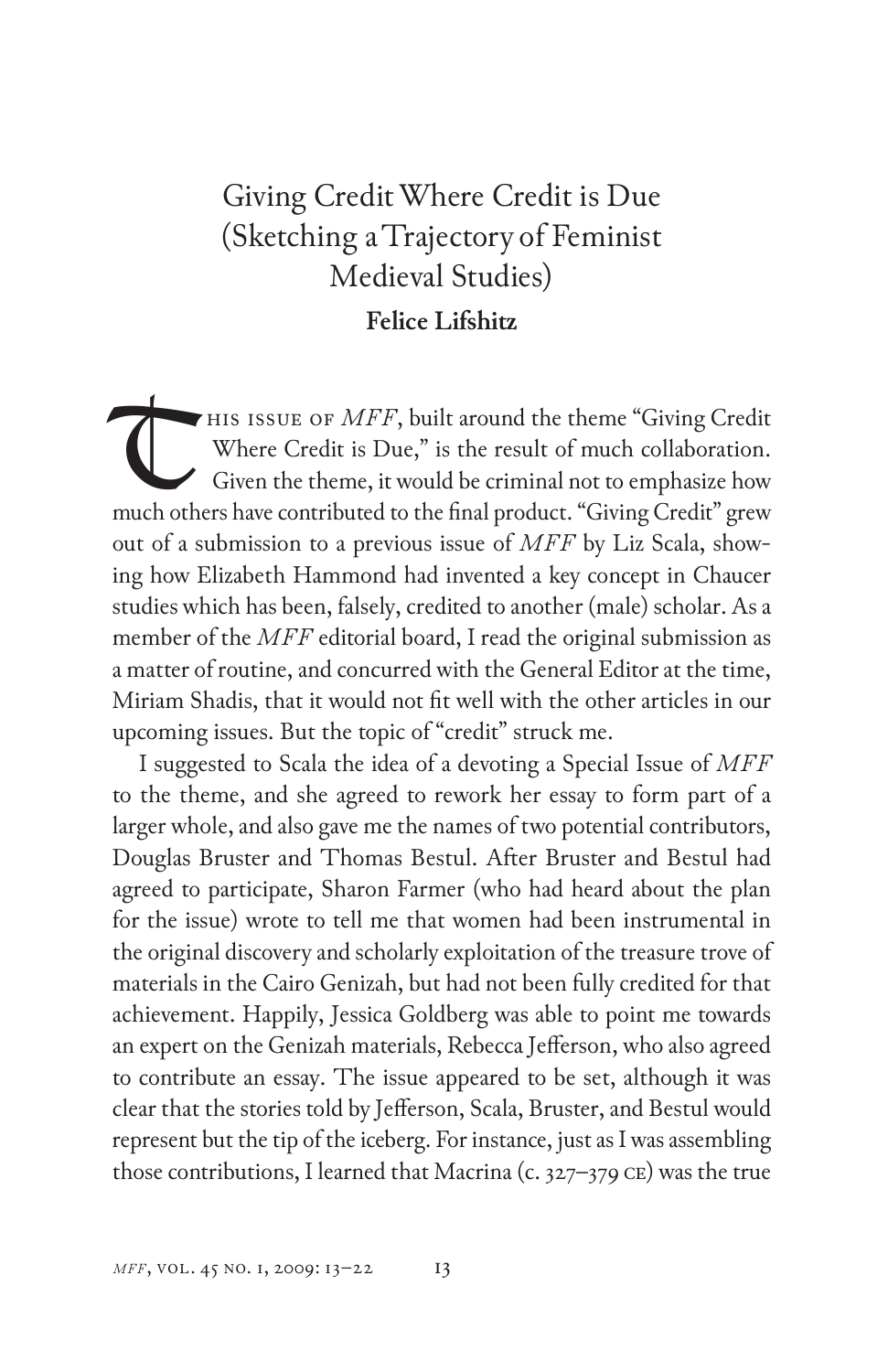founder of cenobitic (community-based) monasticism, an achievement with which her brother Basil (bishop of Caesarea) has been erroneously credited.<sup>1</sup> Clearly, it's never too late to set the record straight.

All the scholars discussed by Jefferson, Scala, Bruster, and Bestul have passed away (albeit much more recently than Macrina). It was the inspirational genius of Bonnie Wheeler—who had also heard about the "credit" theme for *MFF* 45.1—that led to further development of the issue: why should this remain an antiquarian exercise? Could I not think more broadly about where "credit" now is due? Could I not invite some living scholars to take credit for their achievements? Exactly a century had passed between the publication of Hammond's work on Chaucer,<sup>2</sup> subject of the Scala essay, and my efforts to round up similar discussions for publication in the *MFF*. The very existence of such a journal would surely have stunned Hammond. The conditions in which Medieval Studies are pursued had been transformed between 1908 and 2008, and the credit for that transformation was only in the most minor sense due to Hammond and her colleagues. Credit for our present situation goes to a generation of women (and their male supporters) who struggled to transform the academic landscape from a place where Hammond's contribution could be swept under the rug, to one in which it could be recovered. And so I approached two distinguished senior medievalists, Dolores Frese and Sheila Delany, and asked them to share their memories of the activism that transformed both higher education and scholarship during the 1970s. Both graciously agreed, and Bonnie herself (having followed the progress of the issue through completion) also agreed to contribute an epilogue.

Readers who work their way through the essays in this issue will discover something of the trajectory of feminist Medieval Studies over the past century. One thing is clear: women have long been able to carry out important scholarship. Rebecca Jefferson describes the work of the twin sisters, Agnes Smith Lewis and Margaret Dunlop Gibson, who began publishing scholarly works in the 1890s, and whose activities partially overlapped those of Hammond. Over the course of their careers, they produced more than forty published works based largely on medieval manuscript witnesses (frequently palimpsests) which they themselves discovered. But the sisters had to do their work without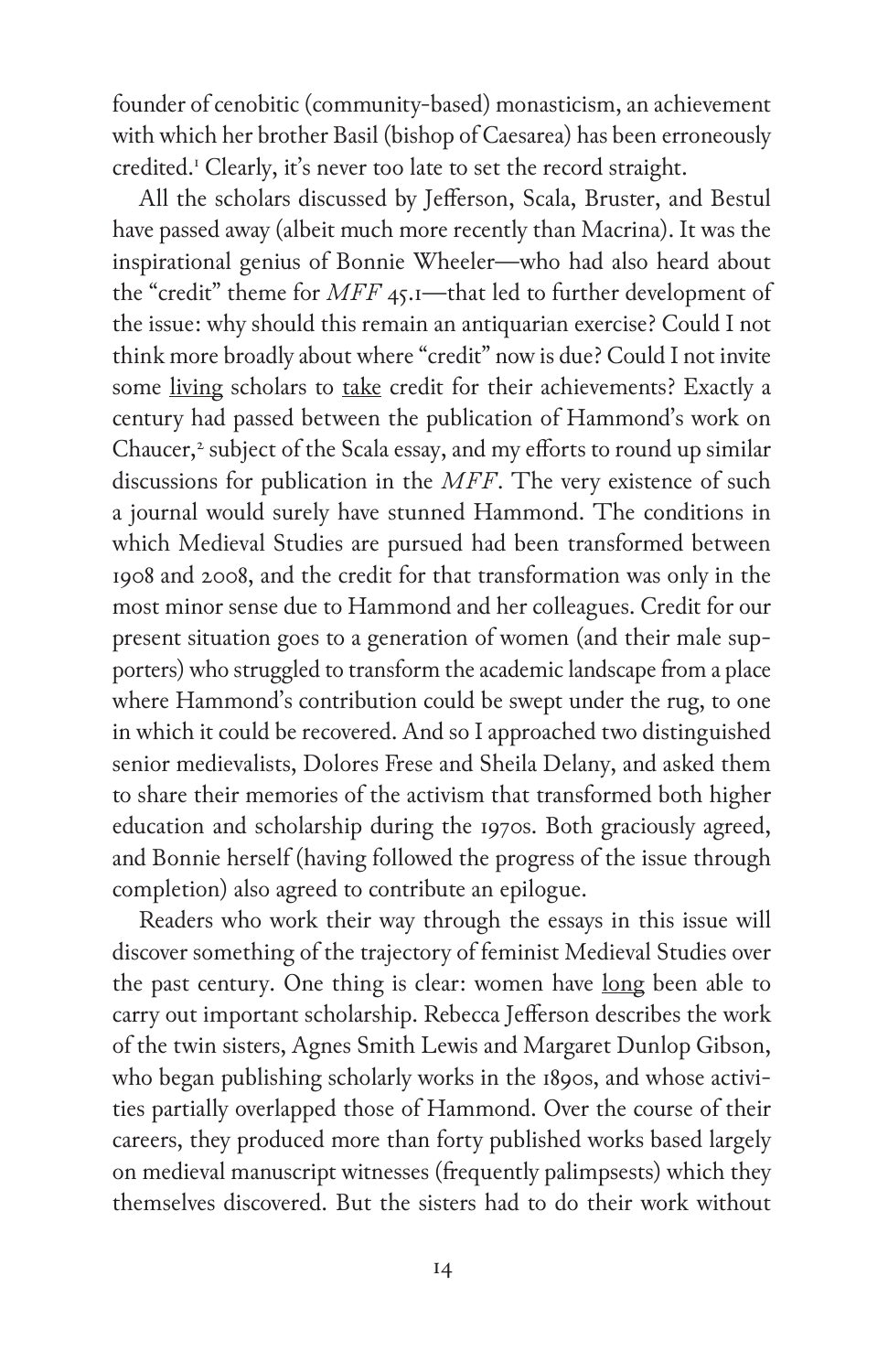academic affiliations, without institutional support, as "independent scholars"—put bluntly, as unpaid scholars—drawing on their own private financial resources. Hammond too was an "independent scholar," whose major work appeared when she had no academic affiliation, in stark contrast to George Lyman Kittredge, the Professor of English at Harvard University who has been falsely credited with her discovery. Douglas Bruster's essay tells a similar story, showing how O. B. Hardison, Professor of English at Georgetown University and the Director of the Folger Shakespeare Library, is routinely credited with pioneering the "anti-evolutionary" approach to medieval theatre history, when the ground-breaking work along these lines was actually done by Sister Mary Philippa Coogan in a doctoral dissertation at the Catholic University of America.<sup>3</sup> Sister Coogan was not exactly an "independent" scholar, for she was a member of the Sisters of Charity of the Blessed Virgin Mary in Dubuque, Iowa, and thus received a "stipend" from the community which supported her scholarly efforts (and a lifestyle consistent with her vow of poverty). Thus, Coogan benefited from an alternative type of institutional support that has long been available to intellectual women (as medievalists know better than anyone).<sup>4</sup>

Through the end of the first half of the twentieth century, institutional resources and public monies did not often flow to female scholars, nor did those women often train graduate students. With no institutions or individuals committed to preserving their memory, it is no wonder that their scholarship, as prodigious and impressive as it was, has not always been fully recognized. At the risk of over-generalizing, I can imagine that well-situated male scholars also found the (generally) asymmetrical situation to be perfectly comfortable, for their female "colleagues" who were independent scholars or members of religious orders made no major demands and certainly posed no threat of competition for resources. Ramona Bressie, the subject of Thomas Bestul's contribution, served from 1927 through 1932 as a Research Assistant on the Chaucer Life-Records project, a position that was effectively a tiny step removed from that of "independent scholar." When the funding for her position dried up, she too joined the ranks of independent (unpaid) scholars. The only "external" support she ever received after being cut loose from the Life-Records project was the Alice Freeman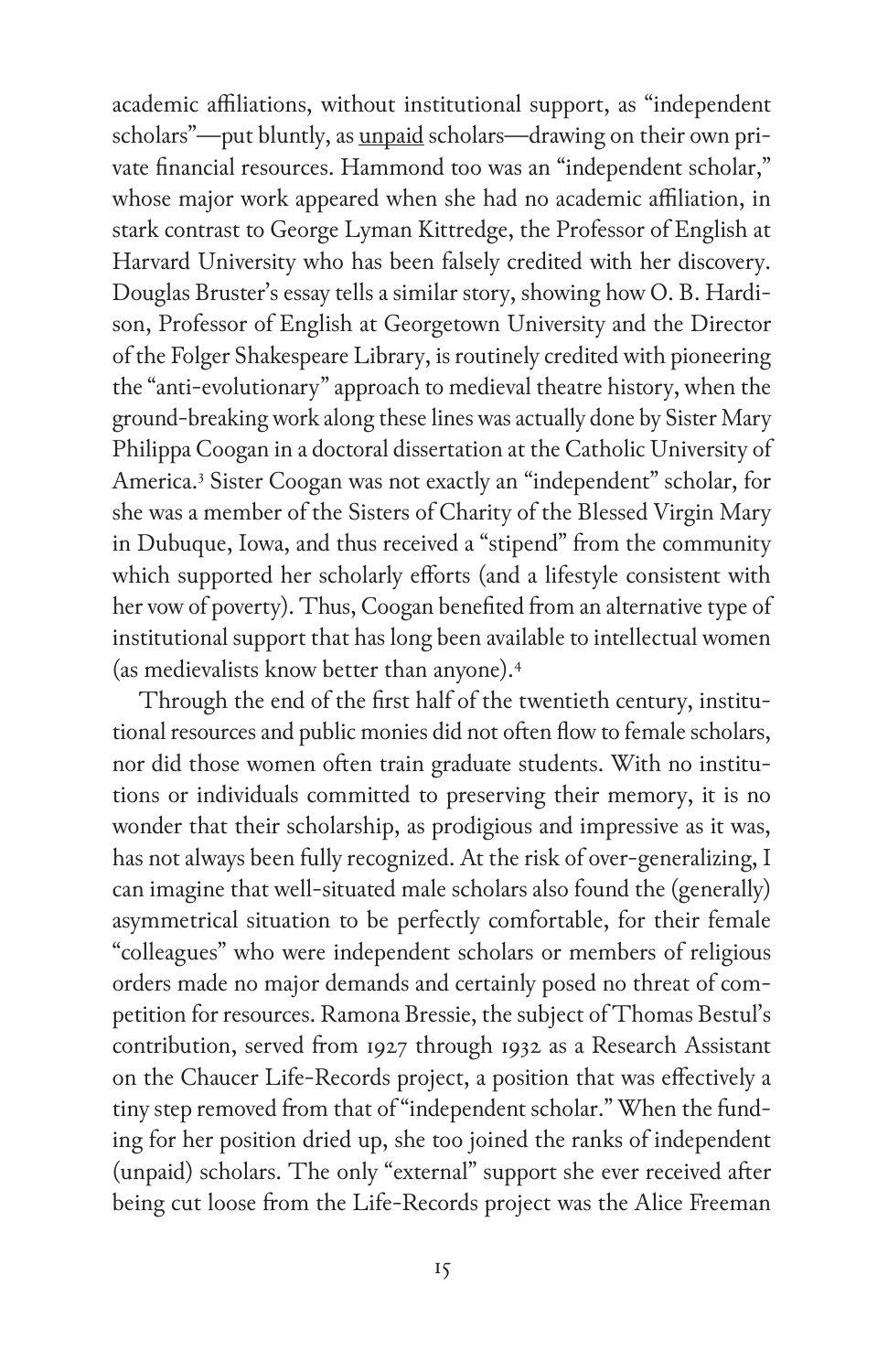Palmer Fellowship from the American Association of University Women (1933–1934). Although she never managed to secure a teaching position (despite attempts to do so—the jobs apparently all went to men), she carried on at her own expense, and was still actively publishing when Coogan's work appeared in 1947.

But Bressie's story does not end there, and the tragedies of her later years set the stage for the feminist responses of Frese and Delany. The 1950s were not kind to Ramona Bressie, as they were not kind to many American women, struggling with social pressures urging a return to the home, with the constraints of a new femininity, and with the first flowering of confident over-prescription of pharmaceuticals to women.<sup>5</sup> Male scholars not only got all the coveted academic positions, but they also managed to bar Bressie from access to the sources (the Life-Records materials she had helped assemble, then housed in the University of Chicago Library) on which she hoped to base her on-going scholarly activities. With great sympathy, Bestul sketches her successful battle to regain access to the material, one of the many battles (including against involuntary commitment to a psychiatric institute) that would mark her final decades. It is almost as if, during the Eisenhower years, even the traditional avenue of independent scholarship was somehow considered unsuitable for women. Other factors were also at play, as Bestul explores as length, but there is still no denying that the repressive social atmosphere of the 1950s played a role in crushing Ramona Bressie. The feminist uproar of the late 1960s and early 1970s was born in reaction to the oppressions of the 1950s.

Over the past few months, as I have worked with the contributors to this volume, read, edited, and discussed their contributions with them, I have been haunted by a recurring image: it is the 1960s, we are in the University of Chicago Library, in the card catalogue room, or in front of a shelf of reference works on Chaucer, or in some alcove devoted to whatever Dewey Decimal classification concerns *The Canterbury Tales*, and there stands Ramona Bressie in threadbare clothing, almost certainly talking to herself, desperately trying to complete scholarly projects that have been stalled for years, refusing to give up. Just next to her, sitting on the floor (did people then sit on the floors in libraries?), full of hope and promise, is a young faculty wife who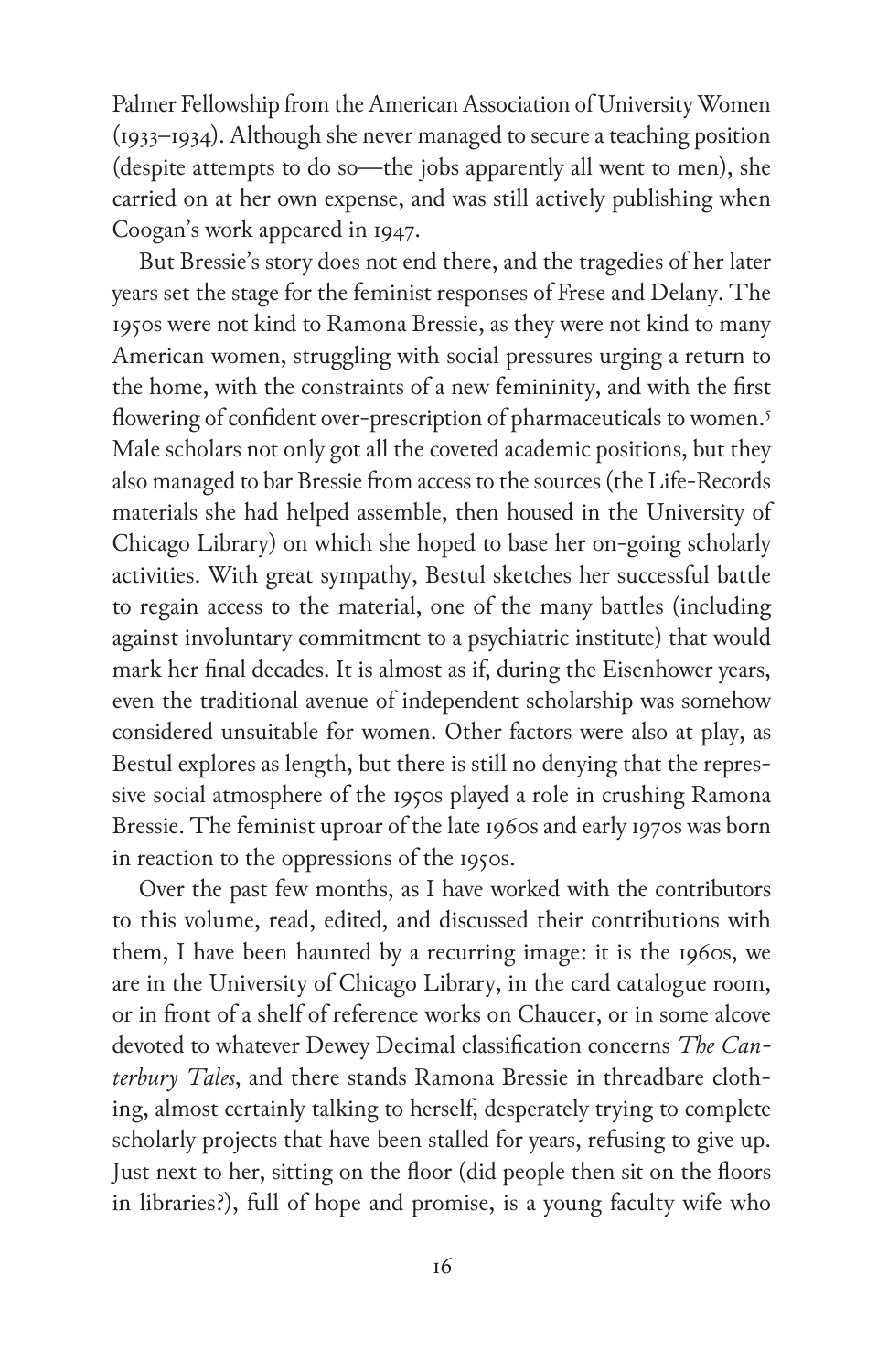has interrupted her own graduate work on Chaucer to accompany her husband to the University of Chicago and raise their three children, but who will return one day, also refusing to give up. The younger woman is Dolores Warwick Frese. Surely at least once they spoke to one another, and possibly some small spark of Bressie's determination found its way into Frese's heart, fortifying her for her coming landmark legal battle against sexual discrimination by academic employers. The once-comfortable, now apparently less so, gender asymmetries were about to come crashing down.

Ramona Bressie died in April of 1970, probably just as Sheila Delany was learning that she would join the faculty as a tenure track Assistant Professor at Simon Fraser University, while Dolores Frese was back in graduate school, herself only a few years away from a similar tenure track appointment at the University of Notre Dame. Both Frese and Delany have written brief memoirs of their experiences as Assistant Professors during the 1970s, Frese's far more dramatic than Delany's, for Frese's passage from Assistant to Associate Professor, her achievement of tenured security and her ascent of the academic ladder that symbolized the definitive move away from the fraught status of "independent scholar," took place as the result of a successful class action suit charging employment discrimination and filed "individually and on behalf of all others similarly situated" (as the court documents read).<sup>6</sup> The sixteen-page Settlement Agreement of March 16, 1981, between Frese and the University of Notre Dame du Lac, includes multiple important provisions that have since become standard operating procedure in academic institutions across the United States. It is likely that many of us have benefited from these procedures, and it is even more likely that many of us have not known whom to credit with their existence: Dolores Frese, who helped establish such (at the time revolutionary) procedures as the following:

Consistent with the University's standards of excellence, the University shall make a good faith effort to renew, promote and tenure female faculty at the same rates as male faculty, among those considered for contract renewal, promotion and tenure, respectively, within each of the four faculties of the University[…].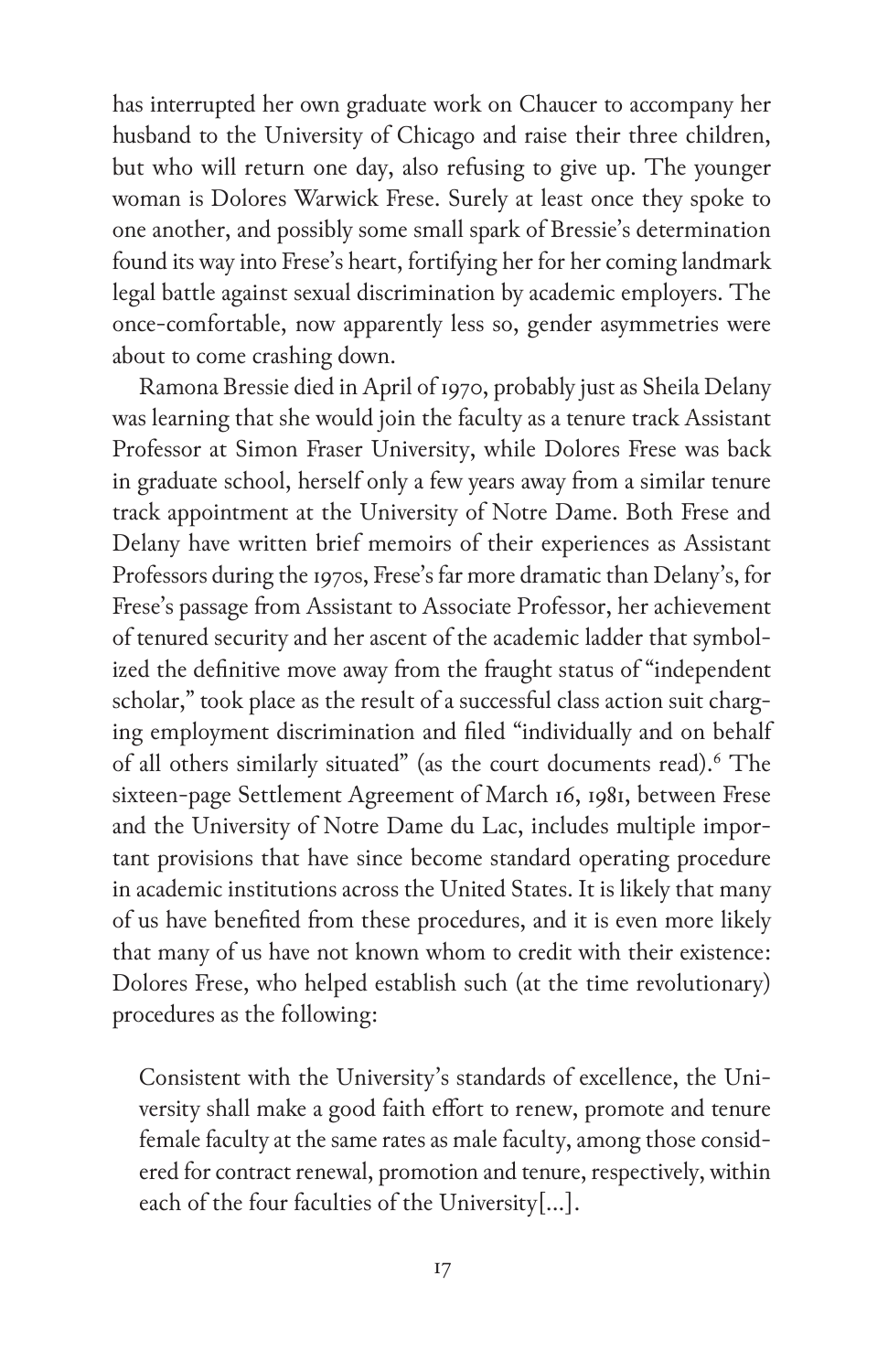Effective the Spring of 1981, the University shall establish a University Appeals Procedure on Contract Renewal, Promotion and Tenure. This Procedure shall provide female faculty with an internal review mechanism to consider charges of employment discrimination based upon sex in the contract renewal, promotion and tenure process[…].

The impact of the institutional changes precipitated by such legal guarantees should not be underestimated, for it was largely due to their access to stable, secure, and remunerated positions that female scholars were able to take a further step, that is, to go beyond being feminists and scholars to become feminist scholars.

Only by straining, stretching, and speculating could we possibly label the work of Agnes Smith Lewis, Margaret Dunlop Gibson, Elizabeth Prescott Hammond, Sister Mary Philippa Coogan, or Ramona Bressie "feminist." Was Hammond able to recognize the "Marriage Group" in *The Canterbury Tales* because she was attuned to the importance of such gendered institutions as marriage? Was Coogan drawn to analyze *Mankind* because she recognized, as Bruster would too half a century later, that the drama acknowledged the importance of female labor in society? None of this seems likely. The content and methods of their scholarship were completely conventional, as were their positions as independent scholars and as nuns. Their scholarship would have pleased —probably in fact did please—the numerous older male colleagues of mine from whom I repeatedly heard, during the 1980s, that the highest praise they could afford a work of scholarship by a woman was to say that it could have been written by a man, that is, that the identity of the author as a woman was in no way evident.

It certainly never formed any part of Sheila Delany's project to hide the fact that personal identity inevitably conditions intellectual interests and scholarly goals. Almost from the very beginning, her publications explicitly engaged with themes of crucial social import, reaching far beyond the realm of gender politics. Here I simply list the immediately evocative titles of some of her more daring early works: *Counter-Tradition: The Literature of Dissent and Alternatives* (1970); "Up Against the Great Tradition" (1970); "Political Style, Political Stylistics" (1974); "Marxism, Art and Social Reality" (1975); "Sex and Politics in Pope's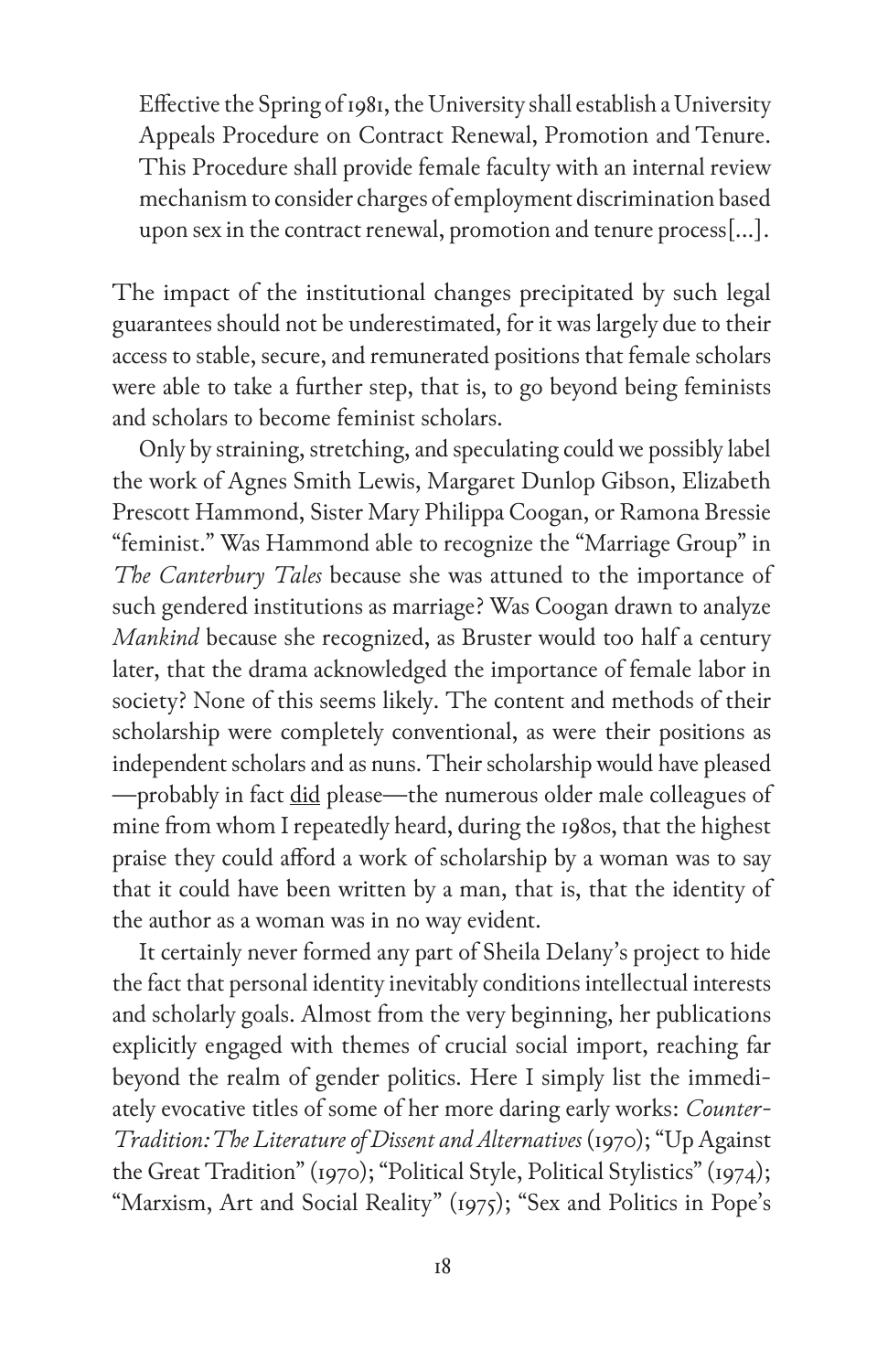Rape of the Lock" (1975); "Sexual Economics, Chaucer's Wife of Bath, and *The Book of Margery Kempe*" (1975); "Rewriting Woman Good: Gender and the Anxiety of Influence in Two Late-Medieval Texts" (1982); "Mothers to Think Back through: Who Are They? The Ambiguous Example of Christine de Pizan" (1983); and *Writing Woman: Women Writers and Women in Literature, Medieval to Modern* (first published in 1983, but reissued as *Writing Woman. Sex, Class and Literature, Medieval and Modern* in 2007)*.* The term "gender" figured in the titles of Delany's works several years before the appearance of the massively influential article on the subject by Joan Wallach Scott (and indeed before the term "gender" appeared in any of Scott's published titles).<sup>7</sup>

Medievalists were thus in on the ground floor of feminist scholarship. Indeed, this issue's dedicatee in particular, our foremother Jo Ann McNamara, who died just as we were putting the issue into production, has more claim than most to have been present at the very birth hour of feminist Medieval Studies.<sup>8</sup> Some of McNamara's groundbreaking feminist work of the 1970s and 1980s (undertaken as a tenured Associate Professor) is described by her former Hunter College colleague, Dorothy O. Helly, in an obituary that I am very pleased to be able to publish here. For helping to arrange Helly's contribution to *MFF*, credit is due to Thomas F. Head and Caroline W. Bynum.

Fast-forward through the last phase of the trajectory to 2009: although we cannot predict where resources will flow in the inevitably lean years that lie ahead, it seems as if the material conditions are firmly in place to guarantee the continuation of feminist Medieval Studies. Thirty years after Frese filed her law suit, feminist medievalists have much more than tenured security. For one thing, we have many male fellow travellers, who may or may not relish the idea of being called "feminists" themselves; witness the simple fact that two of the contributors to this issue are men (without forgetting that Dolores's husband Jerry Frese played a major role in the story of triumph and progress that emerges from the essays collected here). For another, this year the Society for Medieval Feminist Scholarship consolidated its public presence simultaneously in both utterly traditional and utterly contemporary venues: first by becoming an officially-recognized Affiliated Society of the American Historical Association (at whose next annual meeting we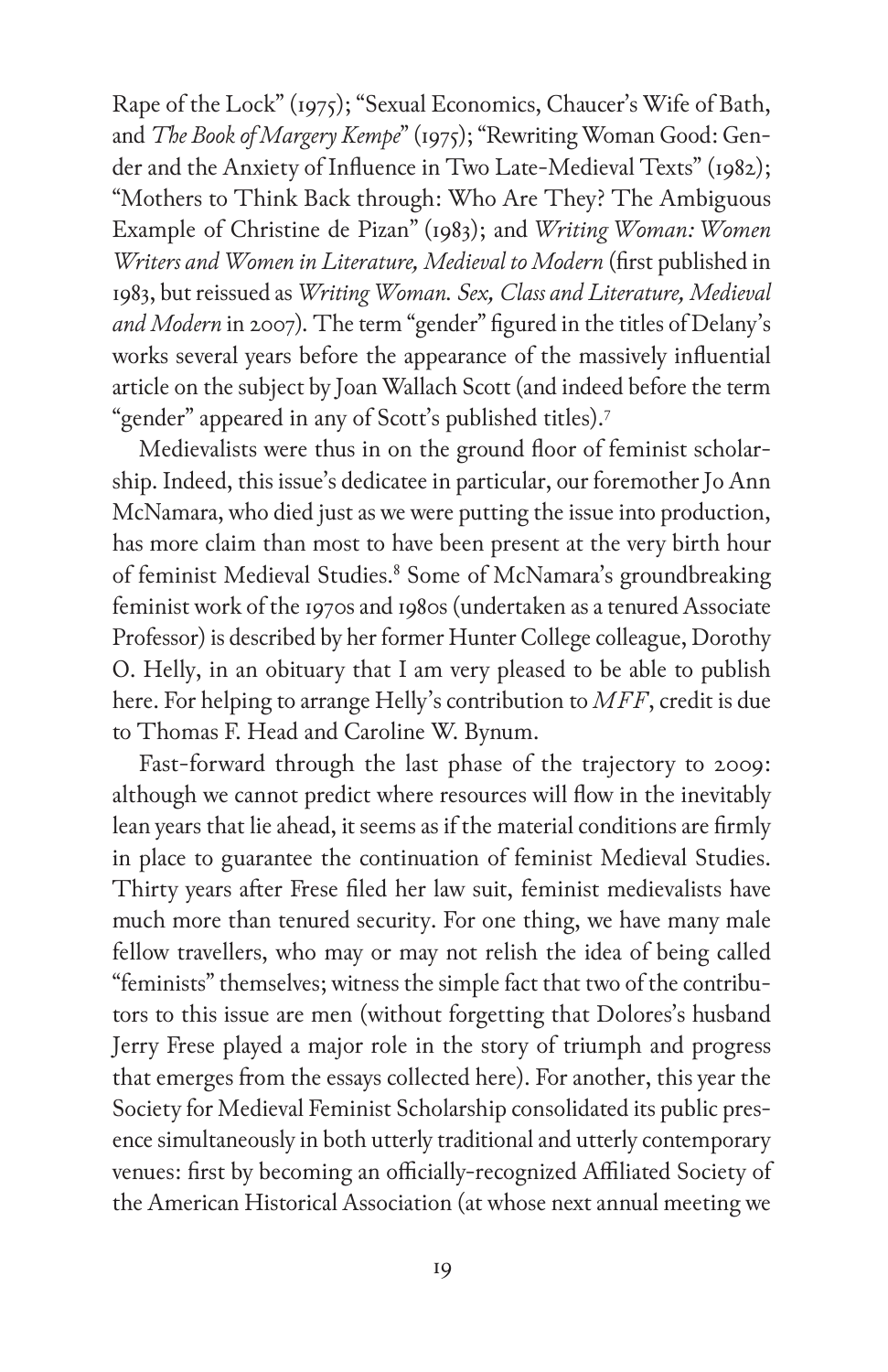will present three panels of feminist medievalist research, co-sponsored by the Medieval Academy of America and by the Coordinating Council for Women in History), and then by establishing a group on Facebook (SMFS—Society for Medieval Feminist Scholarship at www.facebook. com), a move spurred by graduate students who hope it will function as a mentoring exchange.

The surest sign, however, of our rosy future is the one that will confront the reader who turns the page from Delany's memoir to the next article in this issue: the winner of the first annual SMFS graduate student essay prize. The contest drew many entrants, including a number of fantastic papers, demonstrating that nowadays even graduate students early in their careers (the winner, Sarah Celentano Parker, is an M.A. candidate!) are already pursuing feminist Medieval Studies in substantial numbers. This essay, along with the final essay in the issue by Marla Segol, shows how very far Medieval Studies has come in the past few decades. Neither Parker nor Segol is primarily concerned with male authors such as Chaucer at all, but instead work to situate women in the intellectual landscape of the past. Parker's study of Herrad of Hohenbourg's *Hortus deliciarum* (*Garden of Delights*) reveals how the abbess fostered a rich scholarly community at the house and provided her canonesses with an impressive and wide-ranging education, while Segol's reading of Arabic poetry written by medieval Islamic women spotlights the strong intellectual tradition built by and for educated women in the Dar al-Islam. Although neither author uses the term, both Parker's canonesses and Segol's poetesses clearly are part of a long and deep tradition of "feminist" (or at least female) intellectual endeavor.

The image which closes this introduction, and welcomes the reader into the essays ahead, evokes precisely this long tradition of women's engagement with the life of the mind. It is a 2009 photo of Dolores Frese, wearing a medal (a large gold icon of St. Scholastica, hung on an Olympic-style ribbon) awarded to her in 1981 by the Institute of Women Today (Fig. 1). The medal had belonged to Sister Annette Walters, whose successful sex discrimination suit against St. Ambrose College in Davenport, Iowa is discussed by Frese. Scholastica (c. 480–547 ce), whose very name means "scholar" or "learned one," is one of the many sainted women whom Jo Ann McNamara spotlighted in her writings.<sup>9</sup>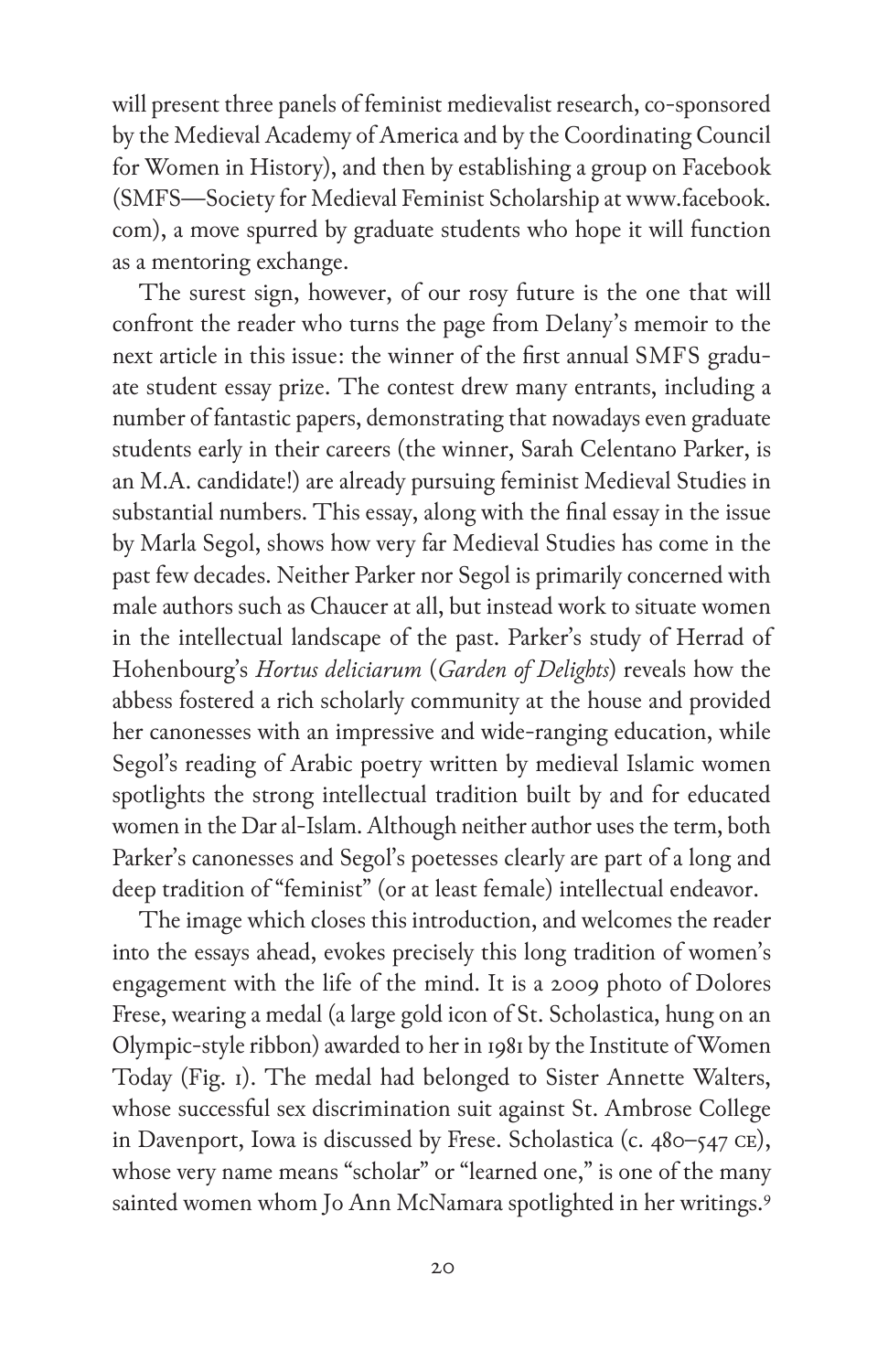

Fig. 1: Dolores Frese, in 2009, wearing the medal awarded to her by the Institute of Women Today at the "Annette Walters Memorial Conference on the Philosophy of Women's Liberation" (May  $15$ –17, 1981) in Milwaukee, Wisconsin

It is probably safe to say that, due to the work of McNamara and many others over the past few decades, the place of Christian women in the intellectual history of medieval Europe is secure. In contrast, however, Segol's poetesses have been completely left out of recent rewritings of the history of medieval Islam, along with the communal mores and aesthetics that valued them and their work. Clearly we have come far, but there is also still more to do. Segol's essay, which opens up entirely new vistas, shows that there is an important role to be played by publications such as *MFF* and that there is every reason to be optimistic about the future.

*Florida International University*

## **WEND NOTES**

1. Anna M. Silvas, *Macrina the Younger, Philosopher of God,* Medieval Women: Texts and Contexts 22 (Turnhout, 2008), pp. 44; 48; 169.

2. Eleanor Prescott Hammond, *Chaucer: A Bibliographic Manual* (New York: Macmillan, 1908).